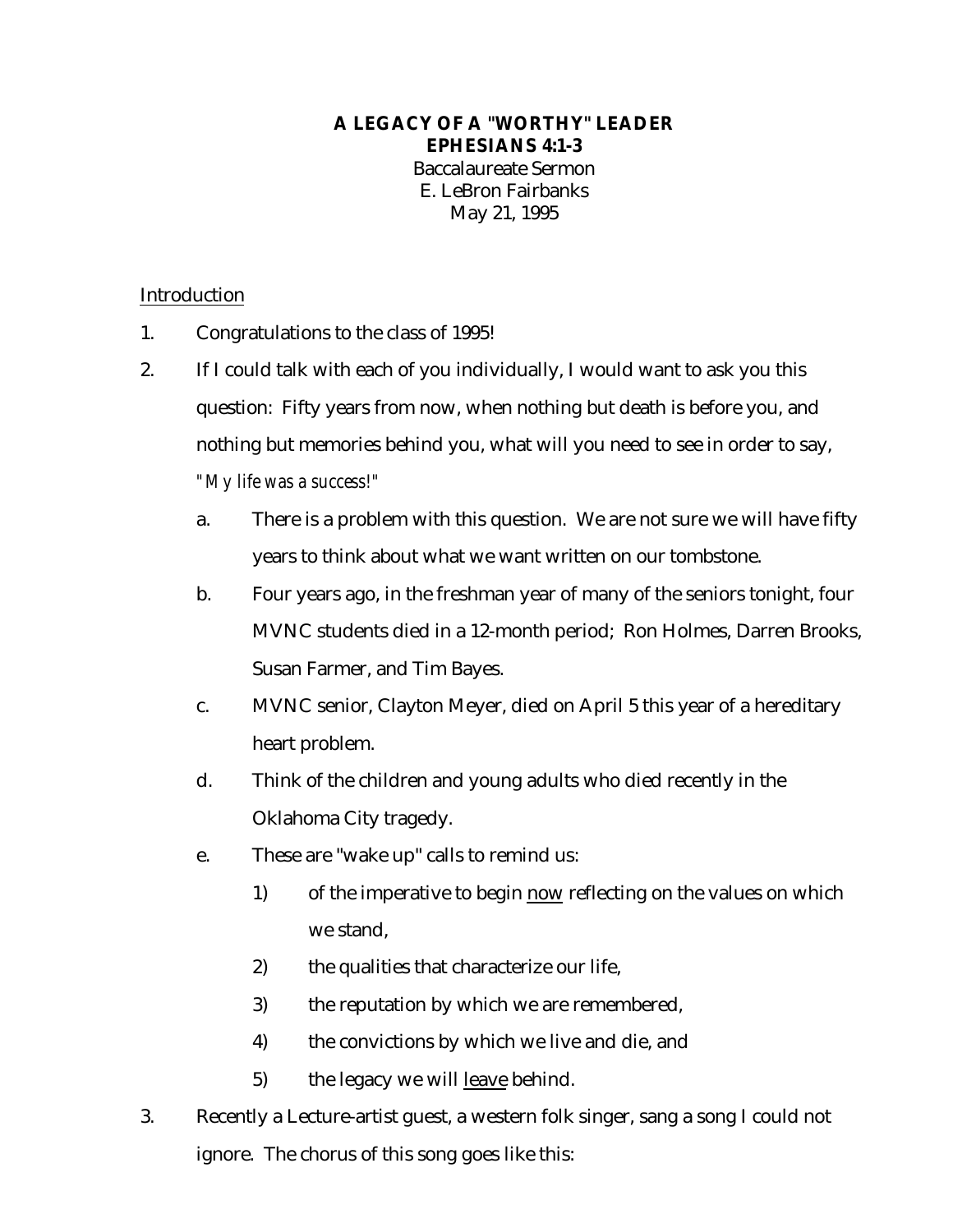*Roll on cowboy, roll on. Roll on cowboy, roll on. We'll sing of your deeds in a thousand songs, Roll on cowboy, roll on.*

I asked myself a question that night. Are there deeds I have done about which songs will be sung?

- 4. It is imperative tonight for each of us, young and old, to ask some fundamental questions about our lives, our influence, and our legacy.
	- a. Ephesians 4:1 urges us to live a life worthy of the calling we have received.
	- b. Am I now living a "worthy" life? How will people remember me? Do my present values, character qualities, reputation, and convictions reflect a "worthy" legacy?
- 5. A legacy is
	- a. Something you leave behind after you leave company, a school, or after you have died.
	- b. Be assured that all of us will leave a legacy
		- 1) And our legacy will probably be summarized in one sentence of less than 10 words. Positive or negative.
		- 2) Example: my father. Summarize your boss, your favorite teacher, your mentor, a person who has influenced you greatly.
		- 3) I have a hunch your summary of these people could be in one sentence, in ten words or less.
- 6. My challenge to MVNC graduates tonight is to prepare now to leave a legacy of a "worthy" leader:
	- a. A "Worthy" Leader is a Christian Leader
	- b. A "Worthy" Leader is a Servant Leader
	- c. A "Worthy" leader is a Spirit-filled Leader

Let me be more specific.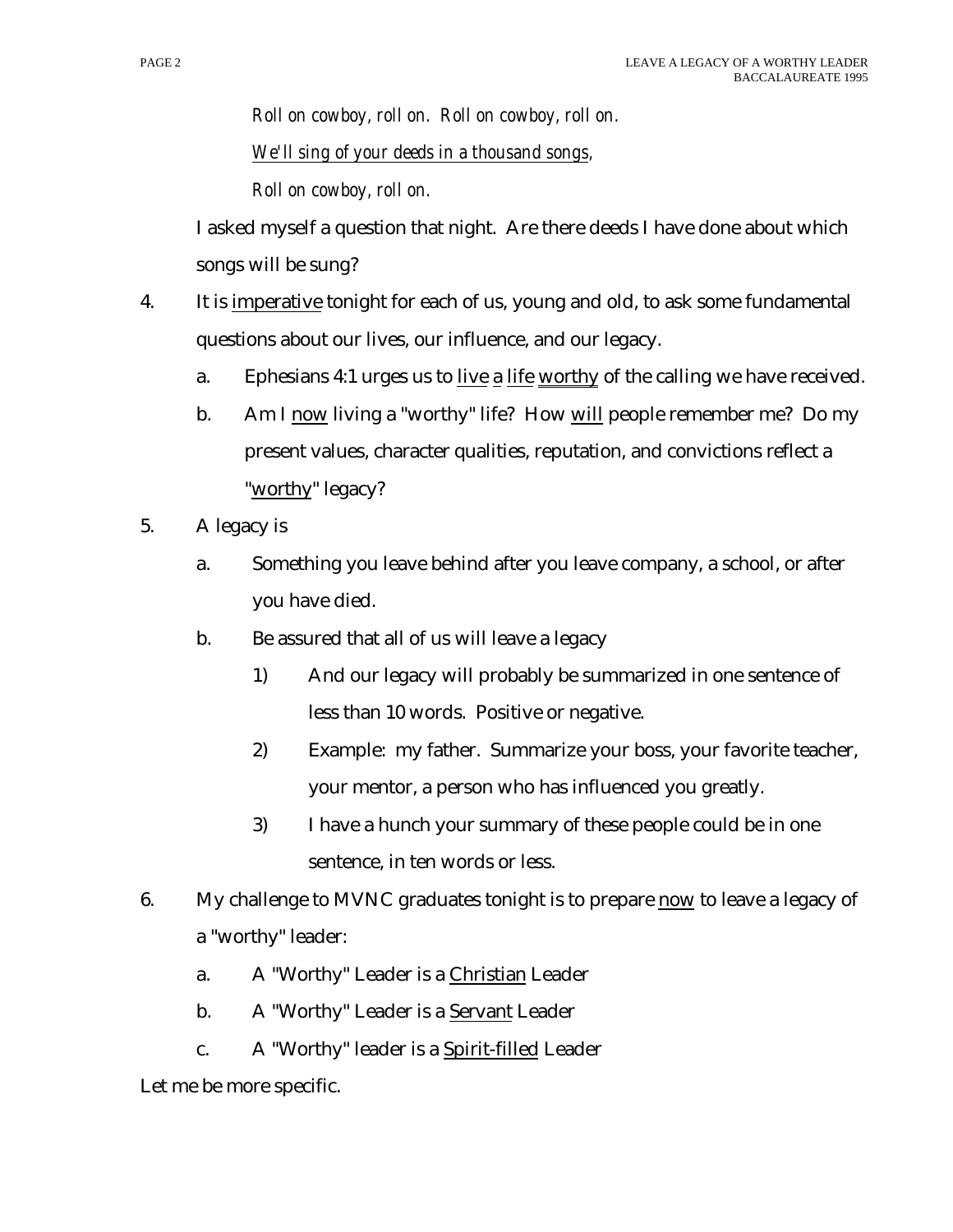- I. A "Worthy" Leader is a Christian Leader
	- A. Listen to Ephesians 4:2-3
		- 1. Verses 2-3 focus on "living" the truth in Jesus' name.
		- 2. Verses 7-12 instruct us to live the truth in the setting or context wherein God places us, using the gifts and talents he has given us.
		- 3. Verses 12-14 tell us why we are to live the truth in Jesus' name--to nurture, build up, and encourage those who watch us in the Christian faith.
	- B. A poem was given to be by a student when Anne, Stephen, and I completed our work at European Nazarene Bible College. *What mark will I leave behind? How will anyone ever know that I have been here? What sign will tell the future traveler that I've existed? Shall I carve it on the door? "I am here! Today, I exist." I believe the deepest impression is made In those moments when I can say, "I care, I love."*

-- Leonard Nimoy

- 1. The calling to live as one who has accepted Christ is not just a calling for the Christian on Sundays.
- 2. The challenge of the Ephesians passage and the poem is to live this "worthy" life in the workplace on Mondays, and in our home in the evenings.
- C. The chorus to a song written by J. Randall Dennis and John Mohr is familiar to many of us:

*To love the Lord our God is the heartbeat of our mission, the spring from which our service overflows, Across the street or around the world, The mission's still the same*

*Proclaim and live the truth in Jesus' name.*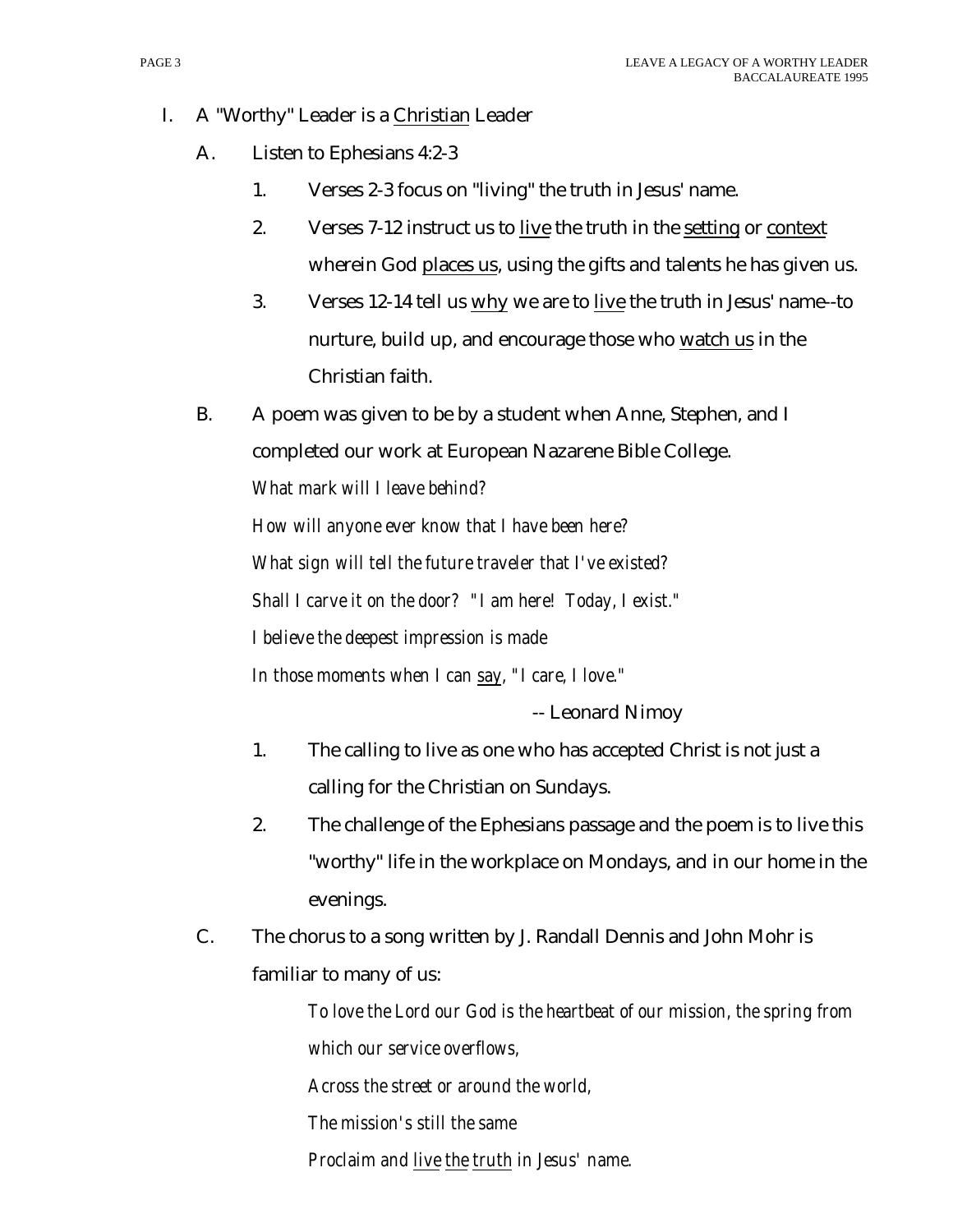1. Determine <u>now</u> to leave a legacy of being distinctively Christian...in your church, in your home, and on the job, regardless of your leadership assignment.

2. Make St. Francis of Assisi's prayer your goal in the workplace. *Make me an instrument of Thy peace. Where there is hatred let me sow love; Where there is injury pardon; Where there is doubt faith; Where there is despair hope; Where there is darkness light; Where there is sadness joy..... O Divine Master, Grant that I may not so much seek To be consoled as to console, To be understood as to understand, To be loved as to love, For it is in giving that we receive, It is in pard'ning that we are pardoned, It is in dying that we are born to eternal life.* 3. A "worthy" leader is a Christian leader.

- II. A Worthy Leader is Servant Leader
	- A. Ephesians 5:19-21 reminds us that
		- our words should provide encouragement,
		- our attitude should express gratitude,
		- our spirit should reflect mutual submission.
		- 1. Our assignment as Christian leaders is greater and more demanding than communicating facts, figures, dates;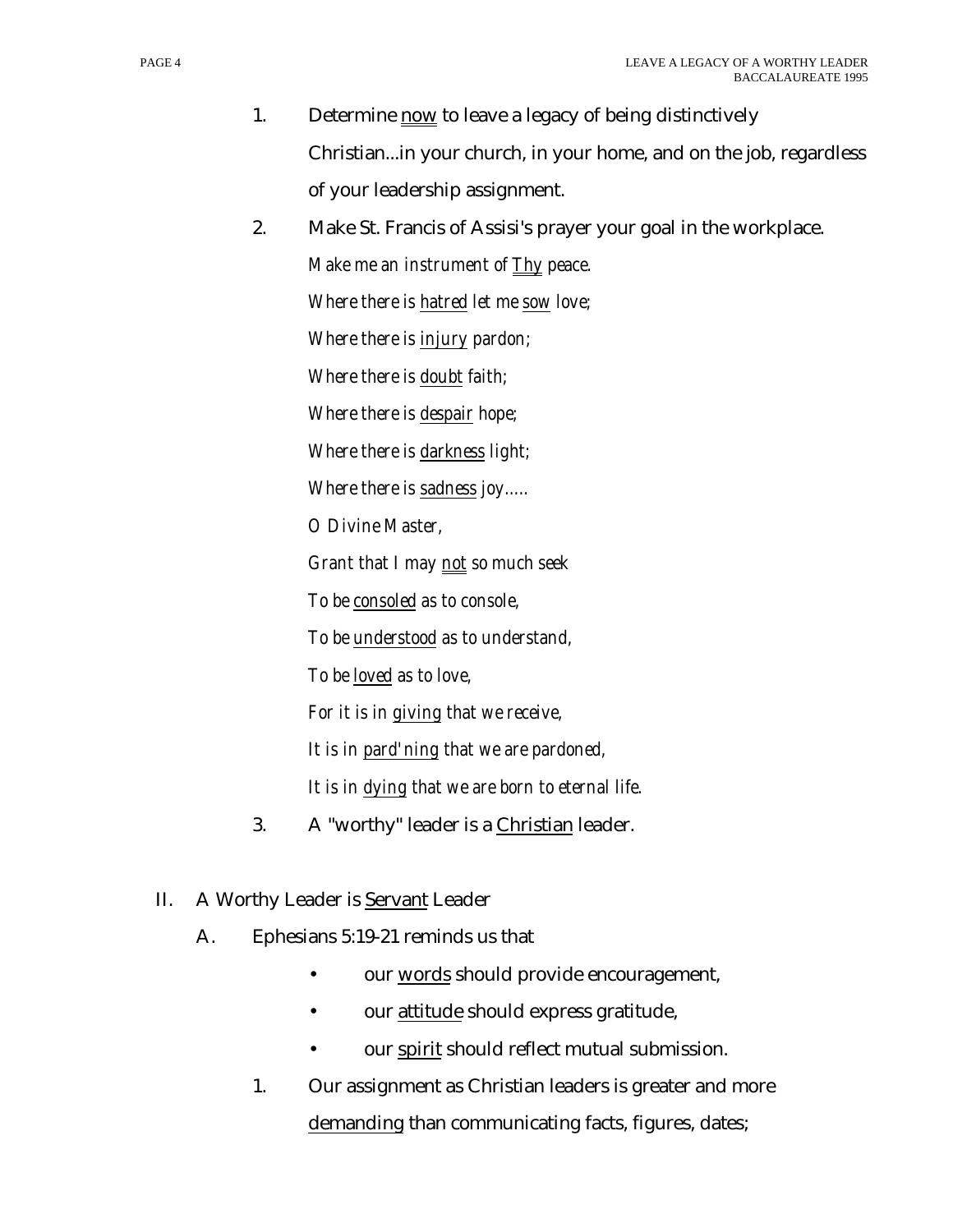or, evaluating persons to see if they have performed according to their job descriptions; or sold the number of "wiglets" established as their goal; or coordinating events or preparing facilities for programs.

- 2. Our responsibility as Christian leaders includes a servant leadership lifestyle which motivates, challenges, equips, and enables those with whom we <u>lead</u> to serve others with whom they work.
- B. Our words should reflect encouragement (v. 19). Let your conversation- your words--reflect your Christian faith and values.
	- 1. In Pauline perspective, our words should communicate grace. Our words should...
		- ...focus on upbuilding others -- not tearing them down;
		- ...focus on encouragement -- not discouragement;
		- ...focus on support -- not undermining;
		- ...focus on healing -- not hurting;
		- ...focus on caring -- not indifference;
		- ...focus on others in our conversation -- not upon ourselves.
	- 2. Verse 19 tells us about our words, and verse 20 tells us about our attitudes.
- C. Our attitude should reflect gratitude...
	- 1. Why is it that the world is full of "little people"...
		- ...little people who always complain;
		- ...little people who always see the negative;
		- ...little people who always believe the only way to build

themselves up is to tear others down;

...little people who are ungrateful, always reminding you of what they don't have instead of focusing on what has been given to them.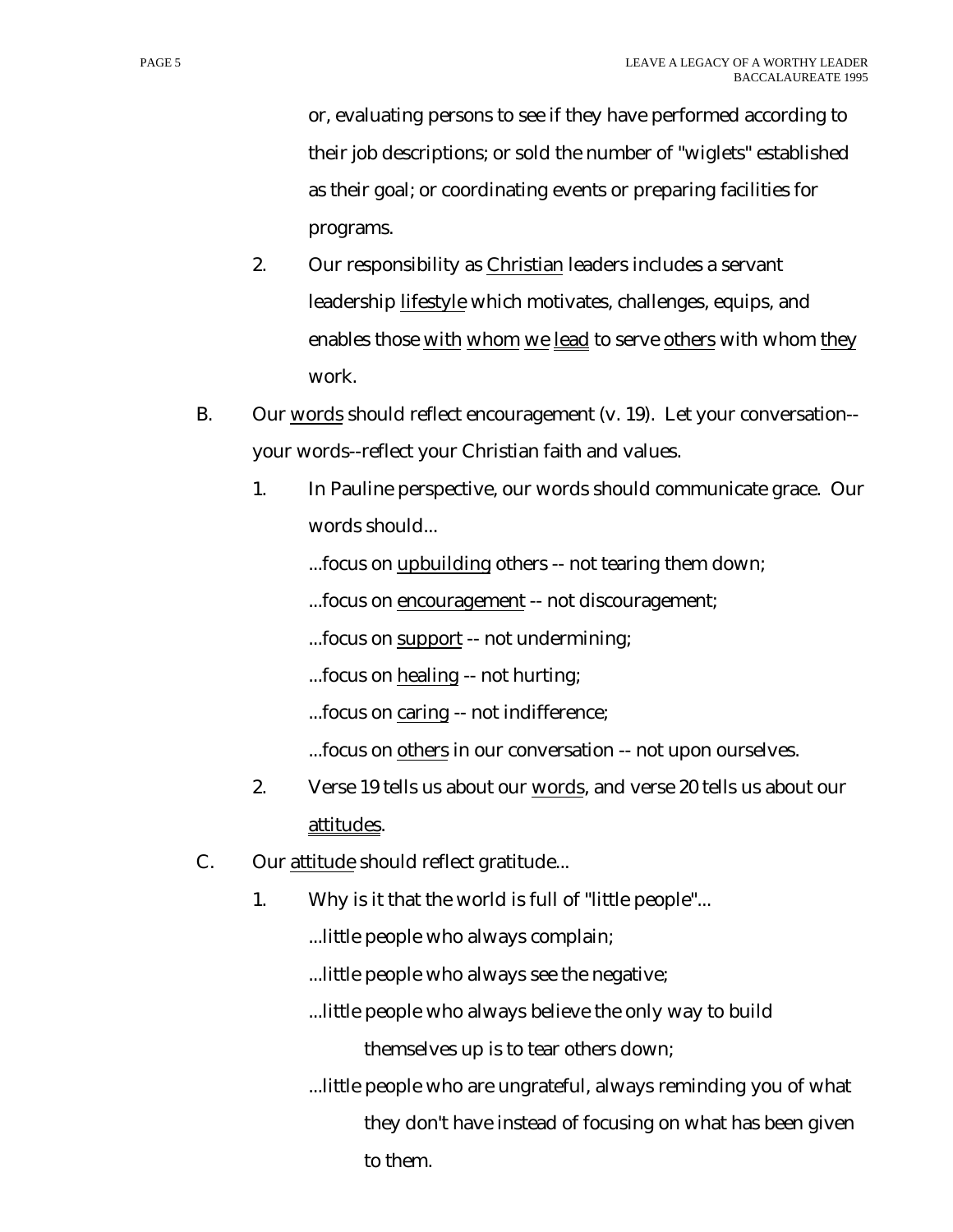- 2. Little people are found in very important assignments and positions, but remain little with their thinking.
	- We have so much...and remain so little in our thinking in contrast to others who have so little and yet are profoundly grateful.
- 3. One of the most moving spiritual moments I have every experienced was in Manila, The Philippines, in July 1989.
	- a. The occasion was a 4,000-strong Lausanne Congress on World Evangelization. Delegates from 192 countries attended, including many Christians from third world countries like the Philippines where the annual per capital income is approximately \$700 per year.
	- b. Throughout the conference we would join hands and sing the chorus that is included in your Commencement booklet, *Give Thanks*, Would you join me in singing the chorus. *Give thanks with a grateful heart, Give thanks to the holy One, Give thanks because He's given Jesus Christ, His Son;* (repeat) *And now let the weak say I am strong, Let the poor say I am rich Because of what the Lord has done for us. Give thanks.*
- 4. Determine now to be a grateful person wherever God places you to lead and for whatever he provides for you.
- D. The Ephesians 5 passage talks not only about our words and our attitude, but commands that our spirit should reflect mutual submission (v. 21)
	- 1. Our roles and responsibilities are different in the workplace
		- a. I am an MVNC administrator; you are an MVNC student or faculty member.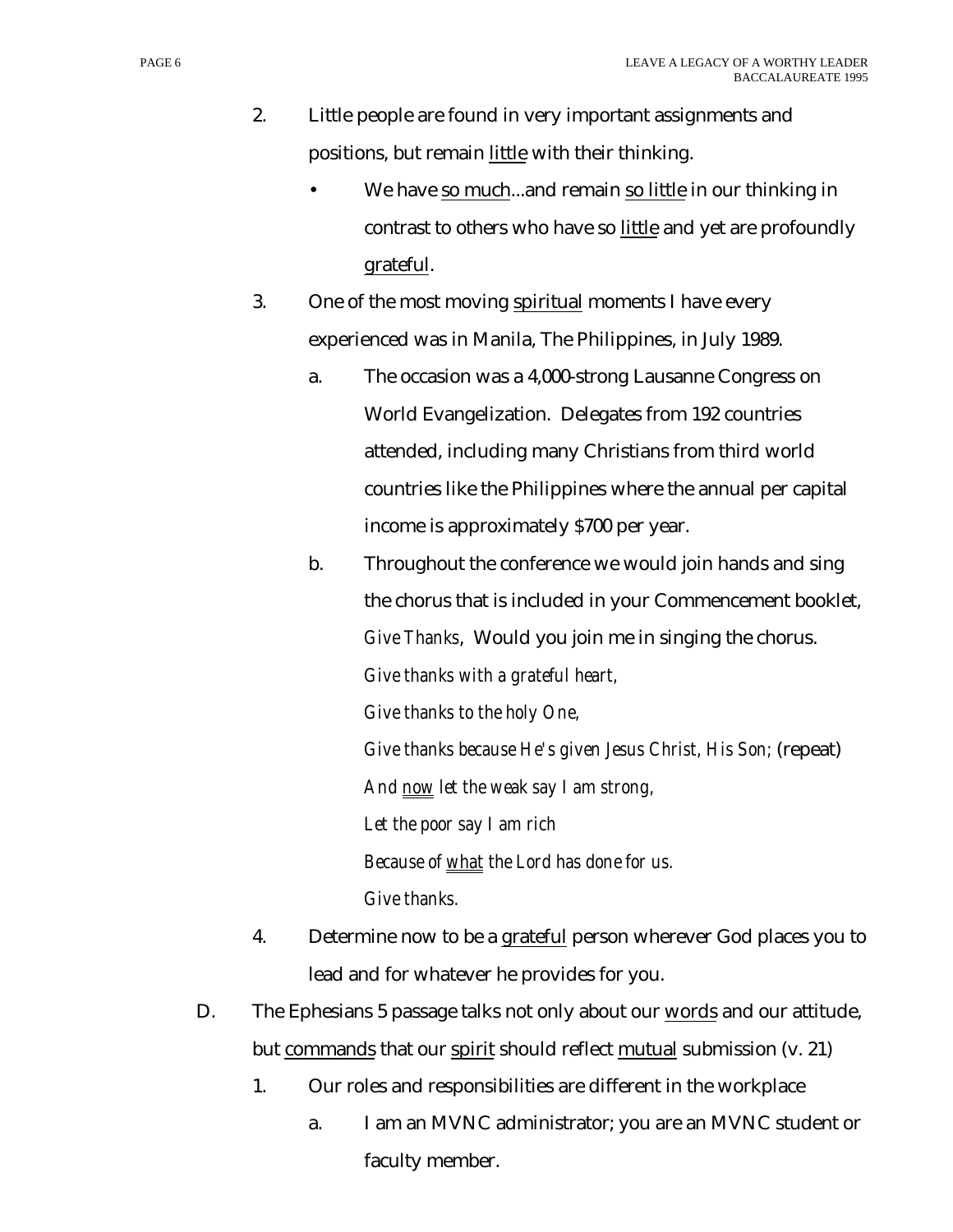- b. Different roles, different responsibilities, different assignments.
- c. Yet the spirit with which we fulfill our unique roles, responsibilities, or assignments must reflect a spirit of mutual respect.
- d. We relate to each other--regardless of the attitude of the other person--believing that the person with whom we speak and work is God's own creation, a person for whom Christ died, and a person on whom we could have profound influence for Christ.
- 2. Living out these biblical principles of encouragement, gratitude, and mutual submission is not easy.
	- a. But for the servant leader, there is no option.
	- b. The late Dr. Harold Reed, former president of Olivet Nazarene University, captured the spirit of servanthood in our leadership roles when he wrote, (quote in booklet) "Leadership is known by the personalities it enriches, not by those it dominates or captivates.... The proof of leading is in the qualitative growth of the led."
- I. A "worthy" leader is a Christian leader.
- II. A "worthy" leader is a servant leader.
- III. A "Worthy" Leader is a Spirit-filled Leader
	- A. Read Eph. 5:17-18 tells us to know what the will of the Lord is... *Be filled with the Spirit.*
	- B. Some of you may remember my testimony several weeks ago when I spoke in chapel on the subject of the Spirit-filled life.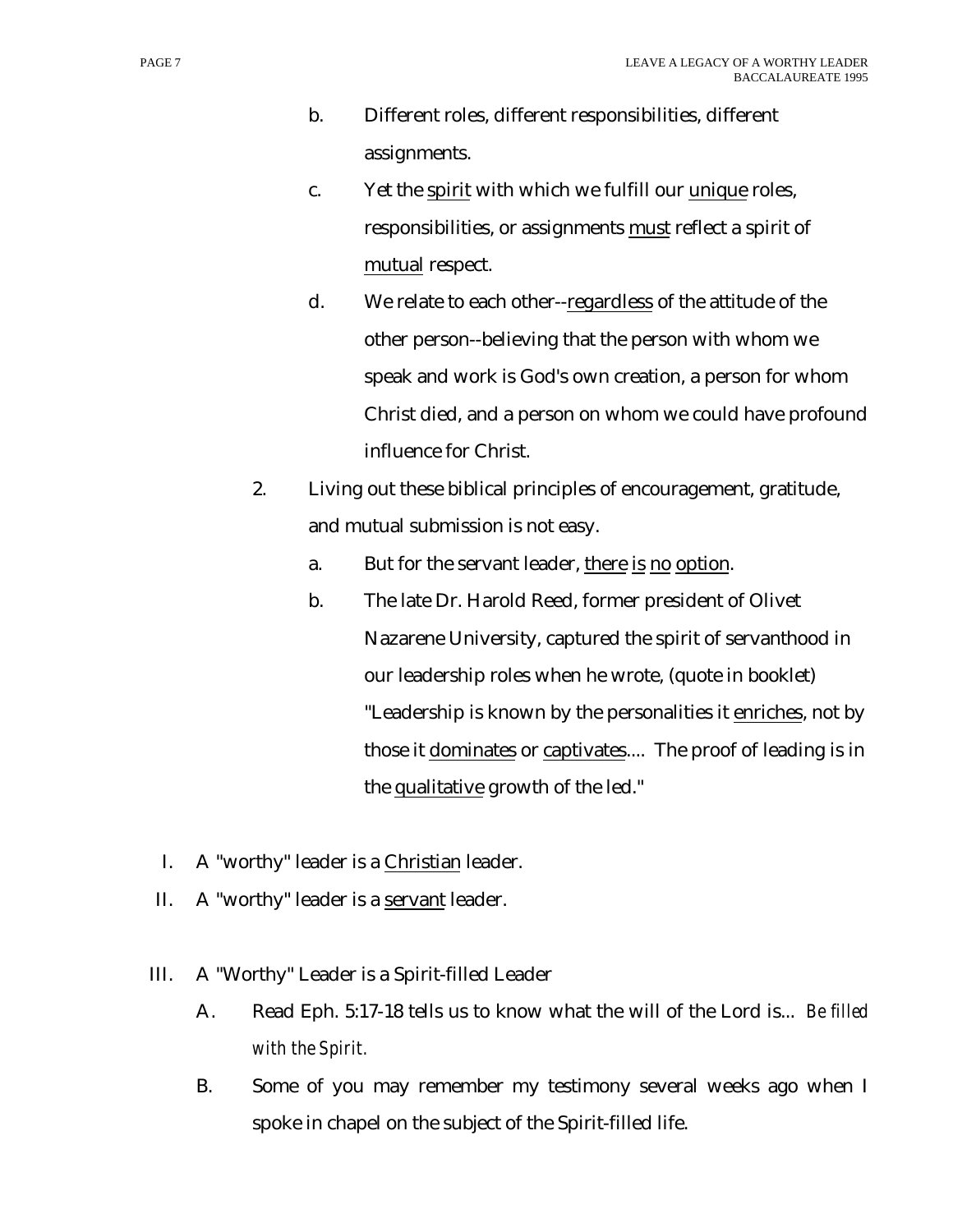PAGE 8 LEAVE A LEGACY OF A WORTHY LEADER BACCALAUREATE 1995

• In my testimony, I didn't, however, tell you about Burt.

My closest friend in high school was the senior class president named Burt. When I returned to high school for my senior year following my conversion experience during the summer, I told Burt about my new-found faith.

Burt and I remained friends during my senior year, but we parted ways on issues of Christian faith and Christian conduct. In my yearbook Burt reflected on our friendship and then concluded with the words I will never forget, "But as for your future, I just don't know."

Something happened in my sophomore year at Trevecca Nazarene College. The date was January 17, 1962. We were in the middle of revival services on campus. I remember the speaker. I remember the singer...a good friend of mine even today. In some way the revival services touched me. I remember going to my dorm following the evening service. I made an altar out of a box. I really believe I was filled with God's Spirit that night. I came to the point of saying to God, "If I am going to be a Christian, I want to be the best Christian I can. I don't want to play games. I don't want to go halfway. Here I am. Here's my life."

- C. In broad New Testament perspective, a Spirit-filled leader is a Christlike and Christ-led leader.
	- Being filled with God's Spirit means that we have entered into a vital, dynamic trust-relationship with God--in which the Spirit of Christ indwells within us--takes up residence and comes to live...in us.
		- a. With this vital, dynamic trust-relationship, there is a singleness of purpose and a purity of motive.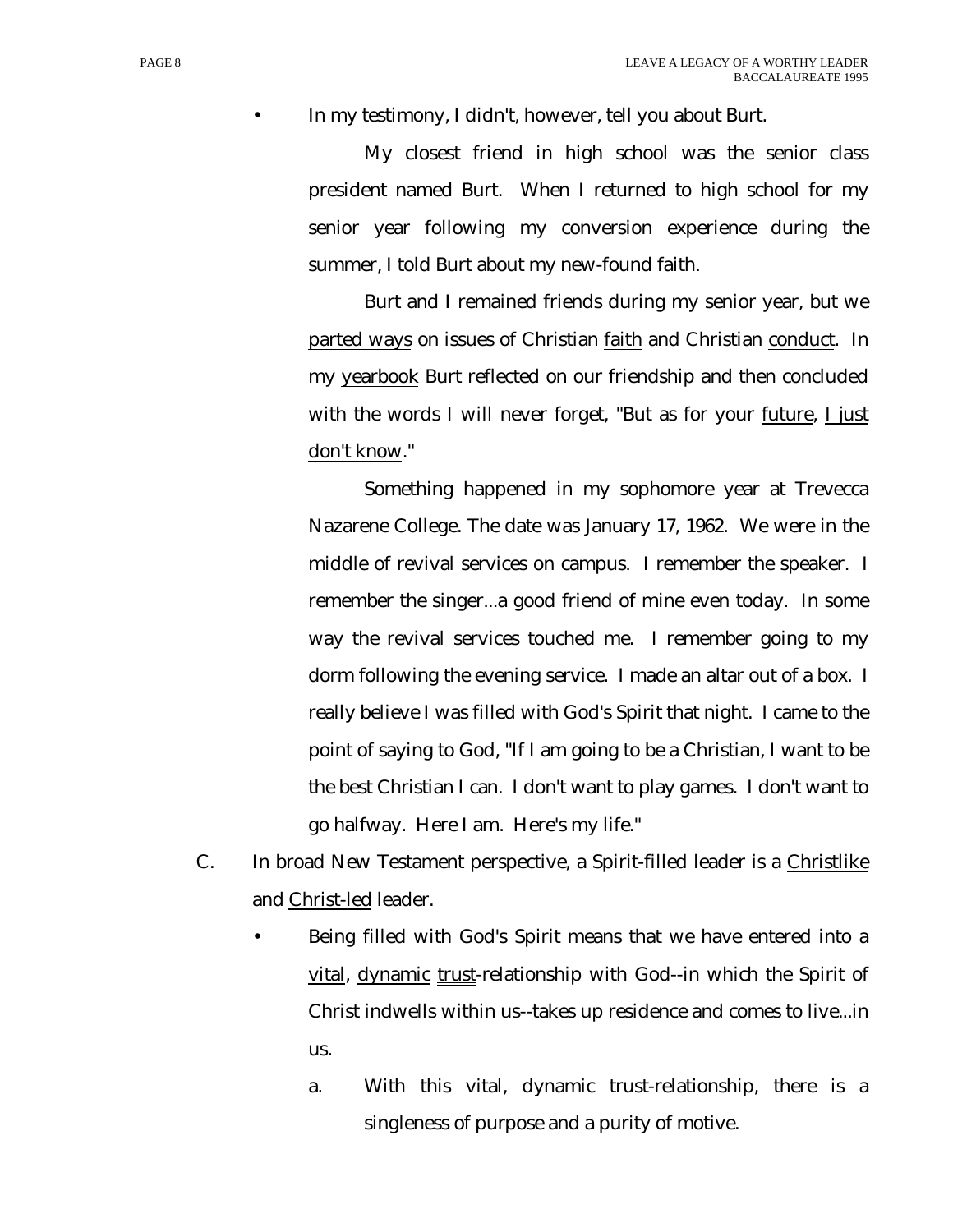b. Our plans,

priorities,

values, and

leadership assignments

are now viewed from God's perspective, and lived out in light of His presence, anointing, and blessing in our homes where we live and in the offices where we work.

- D. When we lead under the tutelage and guidance of the Spirit of Christ within us can we embrace the Paradoxical Commandments of Leadership, sent to me several years ago by Coach Keith Veale.
	- *1. People are illogical, unreasonable, and self-centered. Love them anyway.*
	- *2. If you do good, people will accuse you of selfish ulterior motives. Do good anyway.*
	- *3. The good you do today will be forgotten tomorrow. Do good anyway.*
	- *4. Honesty and frankness make you vulnerable. Be honest and frank anyway.*
	- *5. The biggest men with the biggest ideas can be shot down by the smallest men with the smallest minds. Think big anyway.*
	- *6. What you spend years building may be destroyed overnight. Build anyway.*
	- *7. People really need help, but may attack you if you do help them. Help them anyway.*
	- *8. Give the world the best you have and you'll get kicked in the teeth. Give the world the best you have anyway.*
- E. When we lead under the tutelage and guidance of the Spirit of Christ within us can we see people in the workplace through God's eyes.
- F. The only way we can be truly Christian leaders and servant leaders is to be Spirit-filled leaders who possess and are led by the Spirit of Christ <u>within</u> us.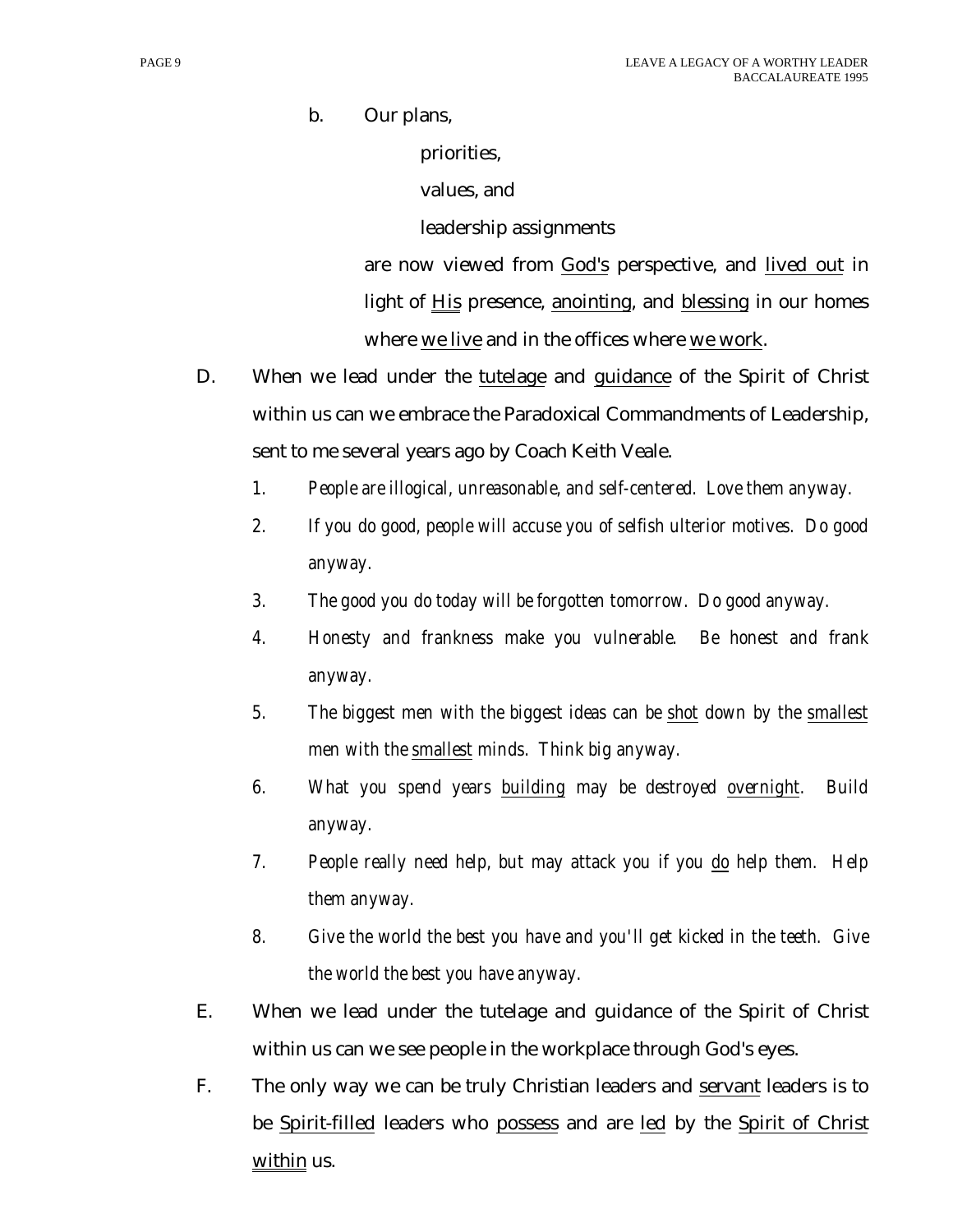G. A "worthy" leader is a Spirit-filled leader.

## Conclusion

- 1. Each of us must wrestle with this question:
	- a. "What does it mean for me to be a 'worthy' leader where I am employed...
		- ...when misunderstandings are frequent,
		- ...where expectations are intense,
		- ...where rejection is obvious,
		- ...where the mature and the immature,
			- the Christian and the non-Christian,
			- the saint and the hypocrite
		- work along side each other...
			- and I/you have the responsibility for leading them?
	- b. Risks? Yes! Hurts? Yes! Pain? Yes! Disappointment? Yes!
	- c. But with this theology and style of leadership comes also God's blessing, anointing, presence, and wisdom.
	- d. And there will also be friends--some "Burts" in your lives who will question if you really have what it takes to be a leader.
- 2. Nevertheless, we continually grow in our understanding of the profoundness of these questions and the workforce realities, and with our responses and our answers.
	- Slowly, but with inner confidence in the Spirit of Christ who dwells within us, we develop a deep conviction to serve the people with whom we work with biblical integrity.
- 3. Let me conclude by returning to the questions I asked you at the beginning of this sermon:
	- a. What do you want written about you on your tombstone?
	- b. Five or fifty years from now, what will you need to see to believe your life has been a success?